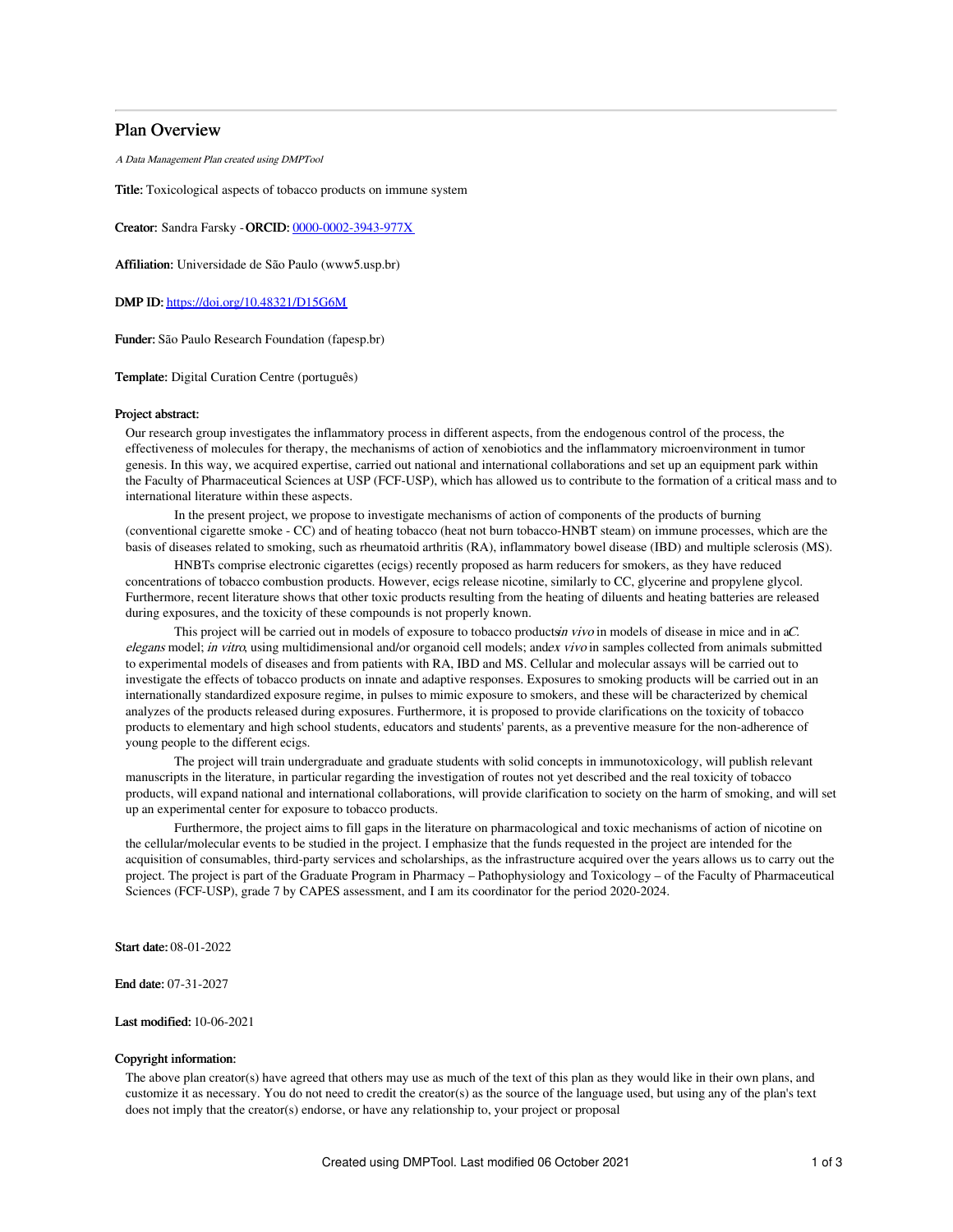# Toxicological aspects of tobacco products on immune system

## Coleta de Dados

### Que dados serão coletados ou criados?

Serão dados obtidos de experimentação animal (camundongos) ou de análises de células em linhagens estabelecidas ou obtidos de células (sangue periférico) ou plasma humano, de amostras coletadas dos animais de experimentação, ou dados de bioinformática.

### Como os dados serão coletados ou criados?

A partir dos estudos realizados nos laboratórios envolvidos no projeto temático, com as técnicas propostas no projeto

### Documentação e Metadados

#### Que documentação e metadados acompanharão os dados?

Os protocolos experimentais e os dados obtidos em cada etapa da experimentação ou da análise de bioinformática. Ainda, estarão acompanhados de análise estatística adequada. As plataformas públicas empregadas no estudos de sequenciamento gênico e bioinformática serão sempre disponibilizadas

### Ética e Conformidade Legal

### Como você administrará qualquer questão ética?

Todos os estudos realizados serão avaliados previamente pelos comitês de Etica em pesquisa envolvidos, quer sejam animal ou humano.

### Como você vai gerenciar os direitos autorais e os direitos de propriedade intelectual (IP / IPR)?

Os participantes dos projetos a serem realizados serão co-autores dos trabalhos enviados para divulgação nacional e internacional.

### Armazenamento e Backup

#### Como os dados serão armazenados e terão backup durante a pesquisa?

Os estudantes, técnicos e pesquisadores responsáveis pelos estudos terão o caderno de anotações diárias do laboratório. Este não deverá sair do laboratório em nenhuma hipótese. Ainda, haverá compartilhamento dos dados em nuvens (dropbox e google drive) dos pesquisadores responsáveis e compartilhado com a responsável.

#### Como você vai gerenciar o acesso e a segurança?

O acesso em nuvens será por permissão de acesso e por senhas.

## Seleção e Preservação

### Quais dados são de valor a longo prazo e devem ser mantidos, compartilhados e / ou preservados?

Todo são de longo prazo e devem ser mantidos pelo responsáveis de cada projeto e no laboratório realizado, além de ser compartilhado com o pesquisador responsável pelo Projeto Temático.

#### Qual é o plano de preservação a longo prazo do conjunto de dados?

Caderno de laboratório em posse do coordenador de cada laboratório envolvido no temático; Nas plataformas digitais; Nos trabalhos publicados e trabalhos de conclusão de cursos de graduação e pós-graduação, bem como de estágios de pós-doutoramento.

## Compartilhamento de Dados

## Como você vai compartilhar os dados?

nas plataformas digitais, nas publicações geradas de acesso público. Quer sejam os TCC, dissertações, teses, relatórios, trabalhos em eventos e publicados.

#### Existem restrições ao compartilhamento de dados requeridos?

Nenhuma

## Responsabilidades e Recursos